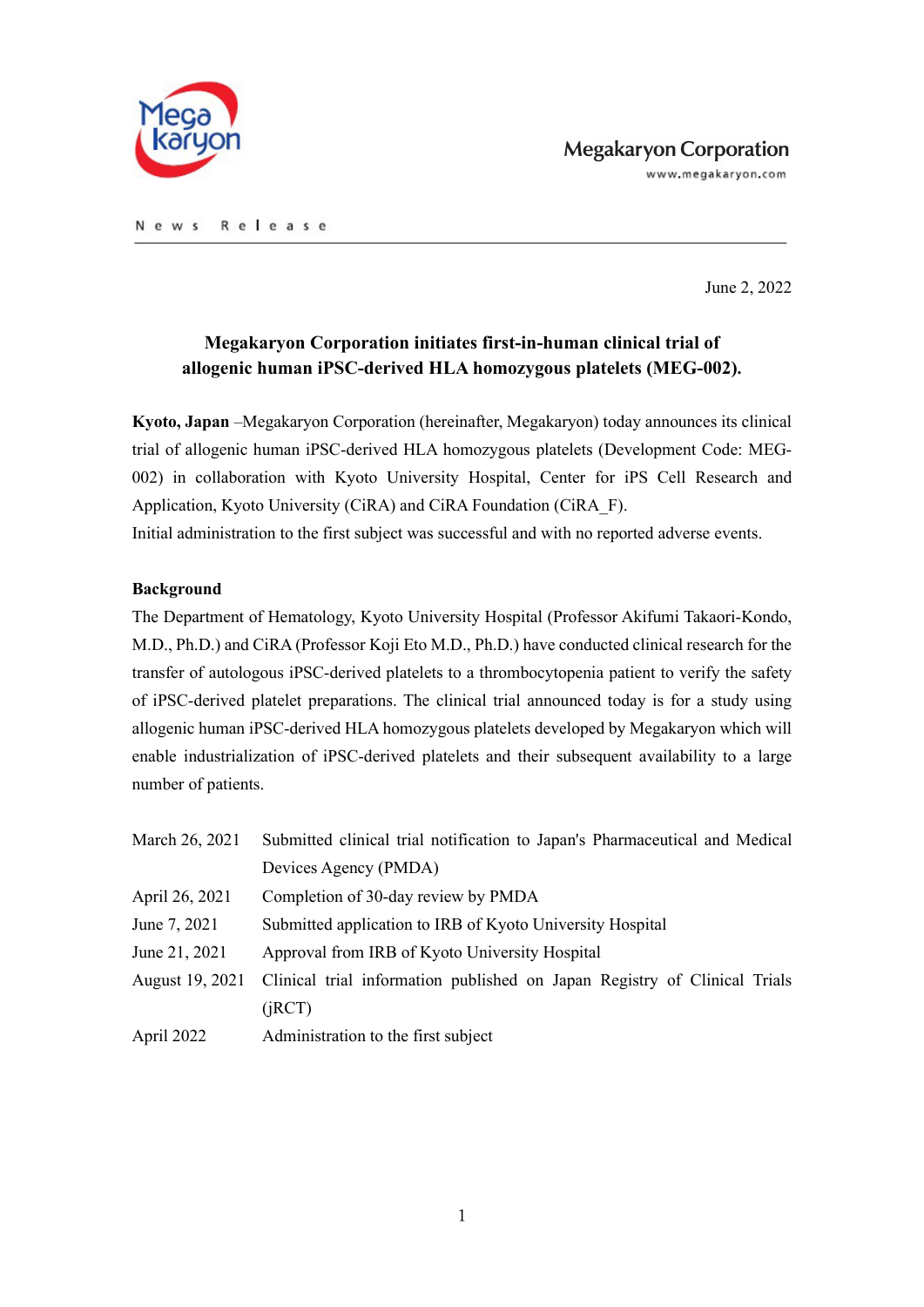| Hospital:                  | Kyoto University Hospital                                       |
|----------------------------|-----------------------------------------------------------------|
| Dosing date:               | April 2022                                                      |
| Coordinating investigator: | Akifumi Takaori-Kondo, M.D., Ph.D., Professor of Hematology and |
|                            | Oncology                                                        |
| Principal investigator:    | Junya Kanda, M.D., Ph.D., Associate Professor of Hematology and |
|                            | Oncology                                                        |
| Clinical trial products:   | Allogenic human iPSC-derived HLA homozygous platelets (MEG-     |
|                            | 002)                                                            |
| Dose:                      | 3 units $(0.6x10^{\text{11}})$ platelets)                       |
| Manufacturing location:    | Facility for iPS Cell Therapy (FiT) of CiRA F                   |

## **About the first administration of investigational product**

### **Summary of the clinical trial**

During the clinical trial, Megakaryon will assess the safety and estimate the efficacy of MEG-002 for patients with thrombocytopenia. MEG-002 is prepared from an iPSC provided by CiRA (currently CiRA\_F) and consists of platelets with the most common HLA haplotype among the Japanese population. The technology for producing platelets from iPSCs invented by Professor Koji Eto is used for the development of MEG-002. The clinical trial will be conducted at multiple medical institutions, including the Department of Hematology and Oncology, Kyoto University Hospital using a product manufactured by CiRA\_F.

#### **Title of the clinical trial**

Exploratory clinical study on the tolerability, safety and efficacy of iPS cell-derived platelets (MEG-002) in patients with thrombocytopenia

#### **Purpose of the clinical trial**

Tolerability, safety and efficacy of a single dose of MEG-002 in thrombocytopenia patients.

## **Design of the clinical trial**

|              | Phase 1/2 study: Open-label, uncontrolled study / single-dose study |
|--------------|---------------------------------------------------------------------|
| Dose $(1)$ : | 3 units $(0.6x10^{\text{1}}$ platelets)                             |

| 1000(1)      | $\sigma$ and $\sigma$ . $\sigma$ . $\sigma$ | $_{\text{pruncive}}$ |
|--------------|---------------------------------------------|----------------------|
| Dose $(2)$ : | 10 units $(2x10^{\text{11}}$ platelets)     |                      |

## **Primary endpoint**

Safety: Incidence of adverse events and side effects Efficacy: Corrected count increment (CCI)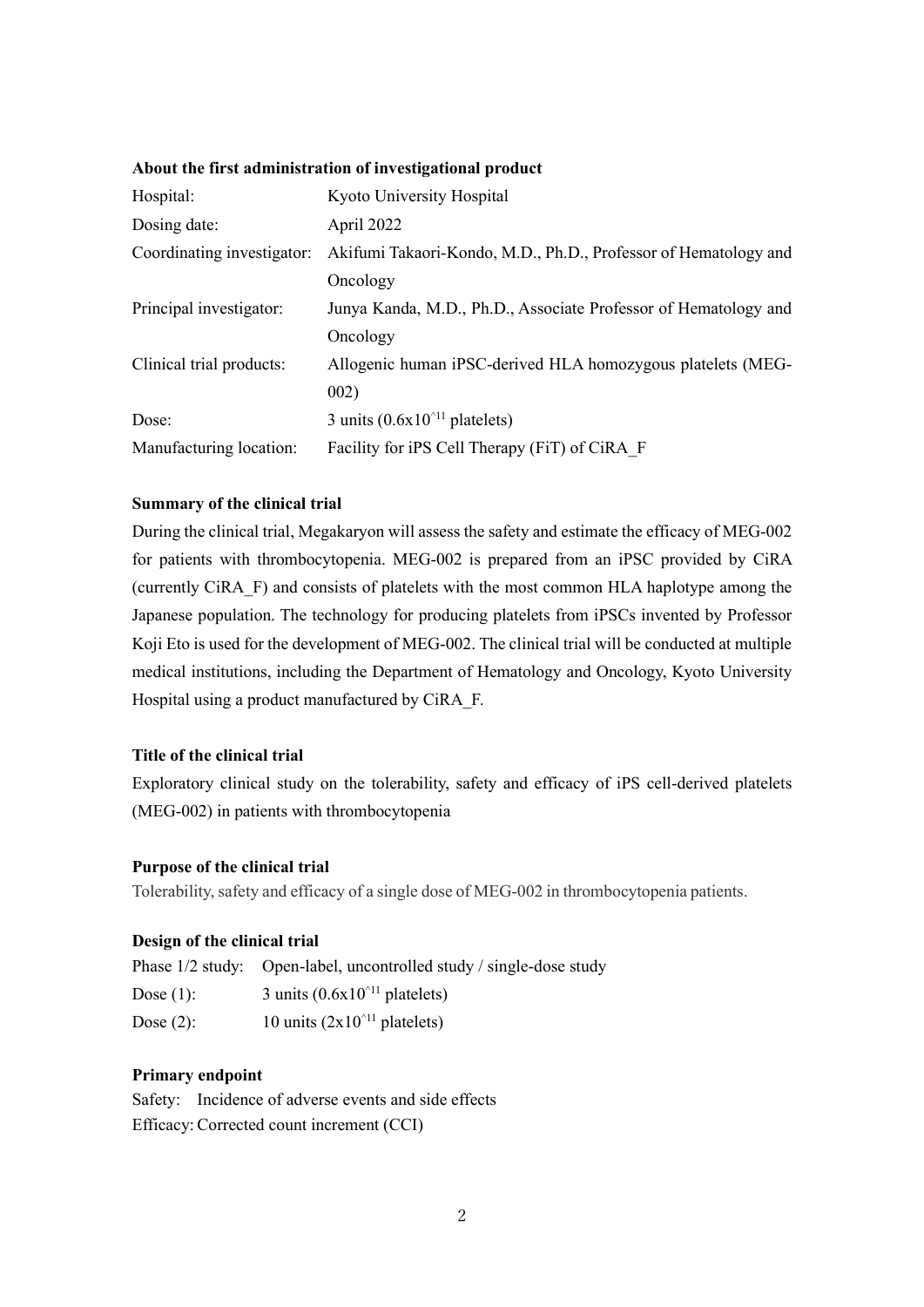## **Period of the clinical trial**

July 2021 – August 2022 (Planned to be extended)

#### **Inclusion Criteria**

- 1) Thrombocytopenic patients under stable medical conditions who have been diagnosed with any of the following diseases;
	- Aplastic anemia
	- Myelodysplastic syndrome
	- Leukemia (excluding induction therapy, early cytopenia after consolidation therapy and acute promyelocytic leukemia)
	- Solid cancer after chemotherapy (prolonged thrombocytopenia)
- 2) Patients whose platelet count is 20,000 microL or less, or expected to be 20,000 microL or less without blood transfusion, or patients who are at a risk of bleeding at 30,000 microL or less
- 3) Patients who can wash out for 3 days or more after blood donation platelet transfusion before administration of MEG-002
- 4) Aged 18 years or older at the time of the informed consent
- 5) Gender: Not specified
- 6) Patients with written informed consent (and a surrogate in the case of under 20)

For more information at [Japan Registry of Clinical Trials](https://jrct.niph.go.jp/en-latest-detail/jRCT2053210068) (jRCT). https://jrct.niph.go.jp/en-latest-detail/jRCT2053210068

## **Megakaryon Corporation**

Head office: Shimogyo-ku, Kyoto, Japan President: Kenichi Akamatsu

URL:<http://www.megakaryon.com/>

Megakaryon Corporation was established in 2011 with the aim of utilizing technologies invented by Professor Koji Eto and others for producing platelets from human iPSCs for clinical application. By developing large-scale manufacturing of human iPSC-derived platelets with no risk of infection, we aim to supply platelets to medical facilities around the world.

**Media Contact:** Megakaryon Corporation [info@megakaryon.com](mailto:info@megakaryon.com)